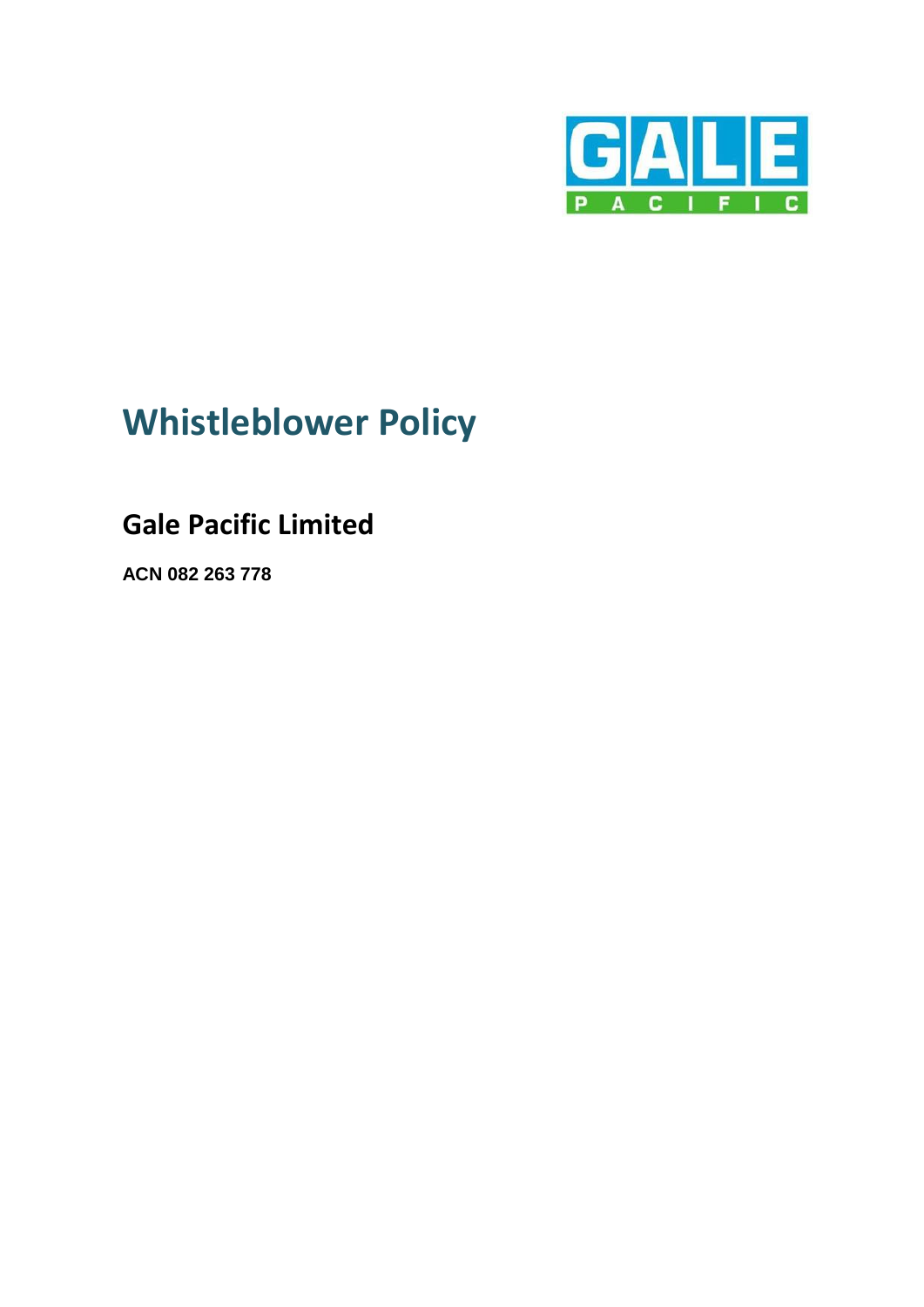#### **1. POLICY STATEMENT**

GALE Pacific Limited and any associated entity of Gale Pacific Limited (**GALE**) is committed to providing a safe environment where individuals are encouraged to speak up and report conduct that causes them concern.

Raising questions and concerns reinforces our commitment to act ethically in every business situation. Fearless reporting of a Disclosable Matter, and the early detection of potential issues allows GALE to address concerns before they become larger problems, and to take corrective action if necessary. GALE is committed to maintaining a culture where all our people are comfortable asking questions, speaking up and working toward solutions.

# **2. PURPOSE**

The purpose of the Whistleblowing Policy (**Policy**) is to recognise and enable the ability of individuals to observe or detect improper conduct at GALE, or our client's premises, and to provide individuals with the ability to safely and confidentially report any Disclosable Matter to an authorised person or organisation without fear of reprisals, repercussion or Detrimental Conduct.

This Policy should be read in conjunction with the Whistleblower Disclosure Procedure which provides guidance to individuals on how to report and handle any Disclosable Matter. GALE endeavours to maintain an open working environment for the legitimate reporting by all directors, employees or contractors, of any Disclosable Matter.

#### <span id="page-1-0"></span>**3. SCOPE**

This Policy applies to all officers, directors, employees of GALE, an individual who is an associate of GALE as defined in the Act, suppliers and contractors (including their personnel) and whether the services are paid or unpaid (**Workers**). It also applies to any relatives or dependants of the Workers or dependents of a Worker's spouse. It also covers any other person as prescribed by the Regulations.

#### **4. DEFINITIONS**

Act means the *Corporations Act 2001* (Cth) as amended from time to time.

*Regulations* means the *Corporations Regulations 2001* (Cth) as amended from time to time.

*Whistleblower* means a person who is or has been a person to whom this Policy applies as outlined in section [3](#page-1-0) who makes a Disclosure under this Policy.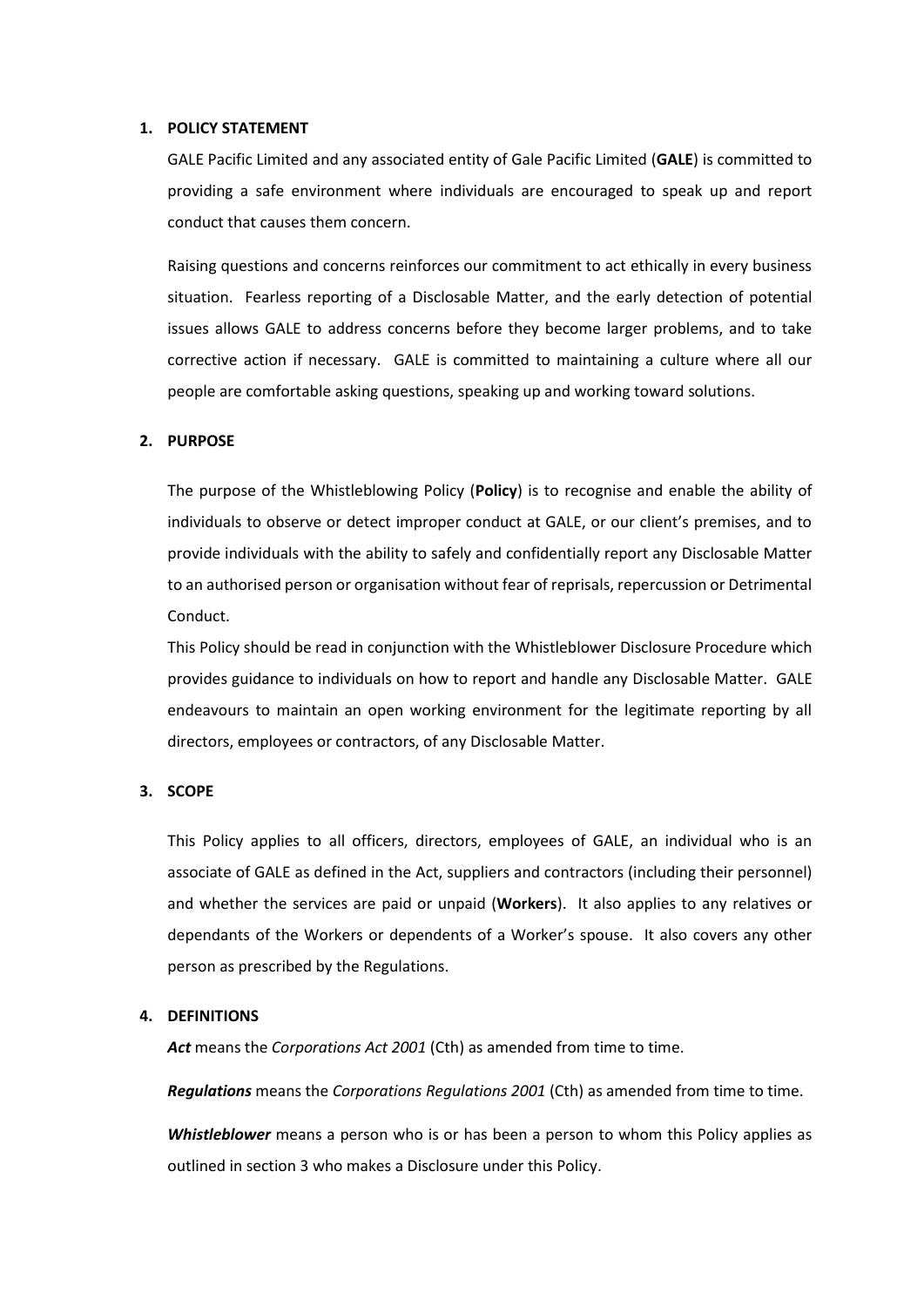*Disclosure/s* means when a Whistleblower notifies a person or organisation identified in sectio[n 8](#page-4-0) of this Policy of a Disclosable Matter

*Disclosable Matter* is the information the Whistleblower has reasonable grounds on which to suspect misconduct, or an improper state of affairs or circumstances in relation to GALE. See the Disclosable Matter section below for a full explanation.

#### **5. RESPONSIBILITIES**

GALE will:

- a. make this Policy available via the intranet and company website;
- b. encourage our directors, officers, employees and contractors to report instances of actual or suspected Disclosable Matter;
- c. protect individuals that report actual or suspected Disclosable Matter from any form of victimisation, even if the report made proves to be unfounded;
- d. treat all Disclosures seriously;
- e. investigate Disclosures promptly, thoroughly and consistently with applicable law and GALE's Whistleblower Disclosure Procedure;
- f. take appropriate corrective or disciplinary action for Policy violations;
- g. treat the identity, if disclosed, of the Whistleblower as confidential unless the Whistleblower indicates (or the law requires) otherwise;
- h. treat any person named in a Disclosure fairly;
- i. provide for a Disclosure to be made anonymously, though an anonymous report may impair our ability to investigate the matter;
- j. keep investigations confidential so far as is practicable;
- k. not tolerate any act of retaliation or Detrimental Conduct against anyone who makes a Disclosure, or who participates in an investigation of possible wrongdoing;
- l. GALE directors, employees or contractors must not harass or discriminate against anyone who makes a Disclosure under this Policy or who participates in an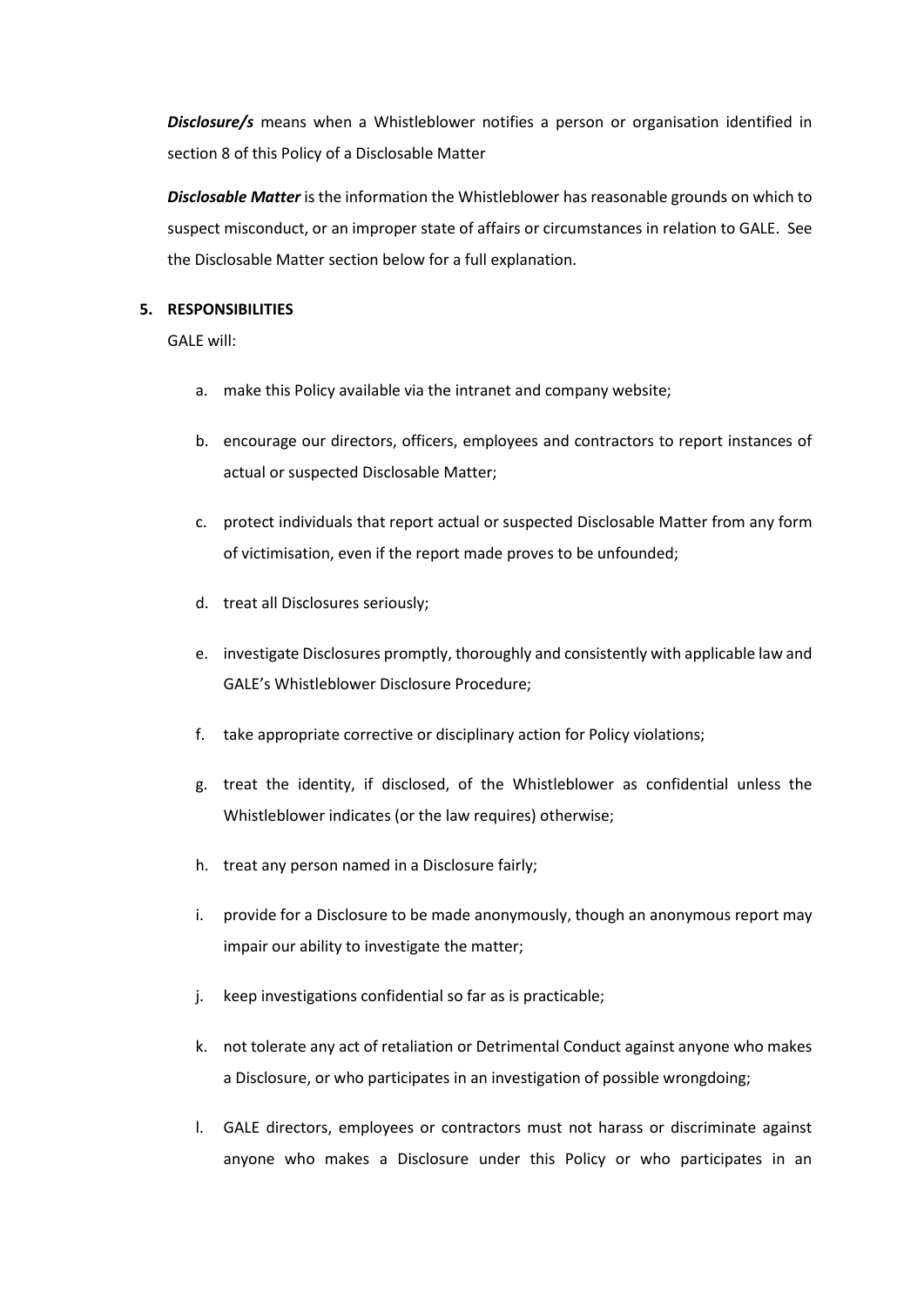investigation. Any such conduct may be regarded as serious misconduct, and may result in disciplinary action, including termination of employment or engagement.

#### **6. REPORTABLE CONDUCT**

For the purpose of this Policy, Disclosable Matter means information that the Whistleblower has reasonable grounds to suspect that GALE, its officers or employees has engaged in conduct that amounts to:

- a. A contravention of any of the following federal legislation:
	- i. *The Corporations Act 2001*;
	- ii. *The Australian Securities Investment Commission Act 2001*;
	- iii. *The Banking Act 1959*;
	- iv. *The Financial Sector (Collection of Data) Act 2001*;
	- v. *The Insurance Act 1973*;
	- vi. *The Life Insurance Act 1995*;
	- vii. *The National Consumer Credit Protection Act 2009*;
	- viii. *The Superannuation Industry (Supervision) Act 1993*;
	- ix. is an instrument made under the legislation outlined in the above subparagraphs (i) to (viii).
- b. Conduct that represents a danger to the public or financial systems;
- c. Conduct that constitutes an offence against any other law of the Commonwealth that is punishable by imprisonment for a period of 12 months or more;
- d. Is prescribed by the Regulations as a disclosable matter under the Act.

Appendix A to this Policy sets out some examples of a Disclosable Matter. This list is not exhaustive.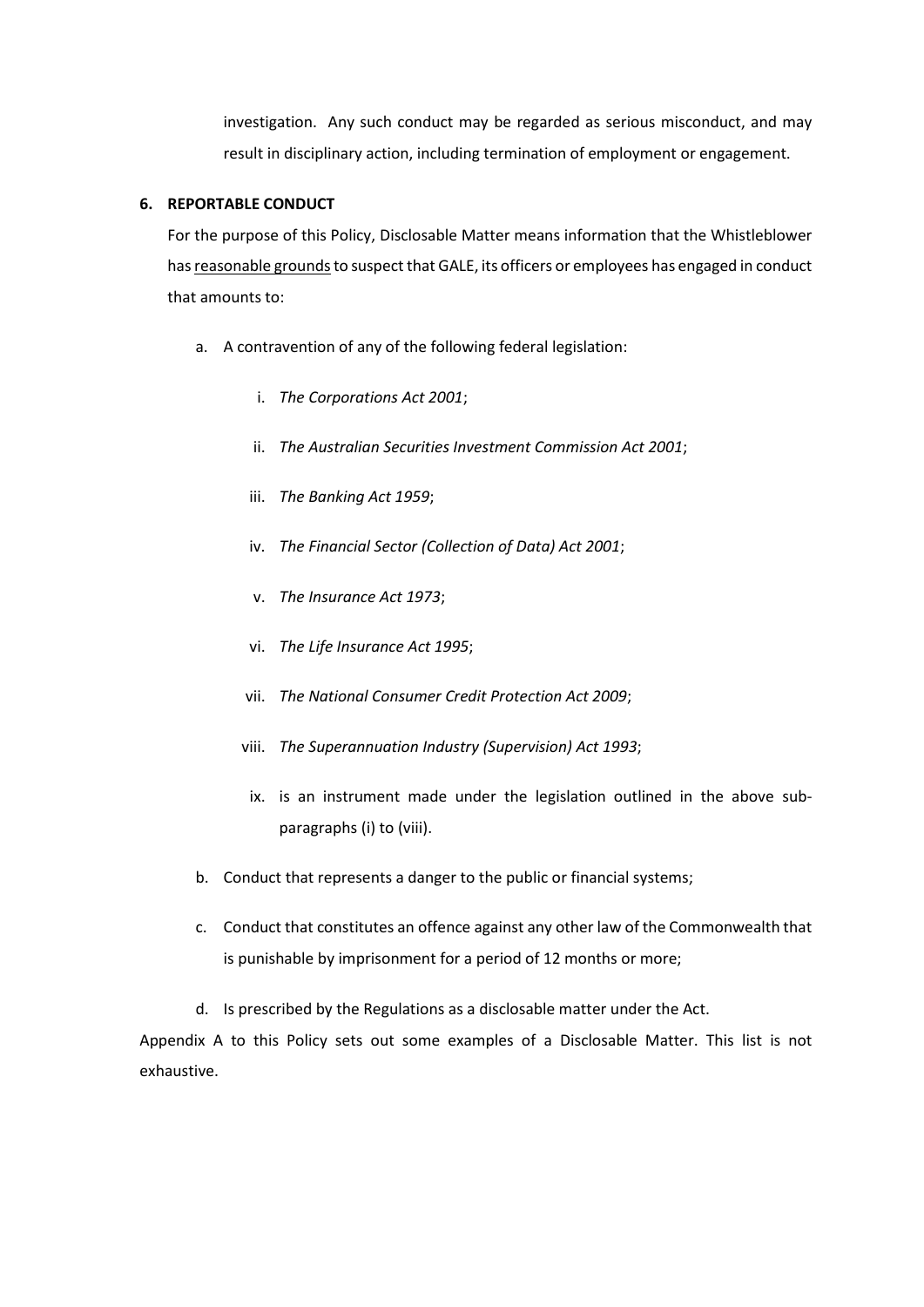# **7. WHAT IS NOT REPORTABLE CONDUCT**

This Policy does not apply to any personal work-related grievance (such as an enquiry regarding pay or rosters). If an employee has a grievance about this type of matter the employee should follow GALE's Grievance Policy and Procedure or contact People & Culture.

If an employee has any other concern about conduct involving a staff member, contractor or supplier it can still be reported. If the concern does not amount to a Disclosable Matter, it will be referred to GALE to review and decide on any next steps.

# <span id="page-4-0"></span>**8. WHO MUST A DISCLOSURE BE MADE TO?**

For Disclosures to attract the protections afforded to Whistleblowers the Disclosure **must** be made to one of the following:

a. GALE Misconduct Line:

Australia: 1800 952 333

USA (Spanish included): 1-800-808-4651

Dubai: 8000-3204-16

All other locations: email galemisconduct@deloitte.com.au

- b. An officer or senior manager of GALE;
- c. An auditor or a member of an audit team conducting an audit for GALE;
- d. An actuary of GALE;
- e. A legal practitioner if the disclosure is made to the legal practitioner for the purpose of obtaining legal advice or legal representation relating to a Disclosure;
- f. Australian Securities and Investments Commission (**ASIC**);
- g. Australian Prudential Regulation Authority (**APRA**);
- h. A Commonwealth authority that is prescribed for the purposes of this subparagraph in relation to the regulated entity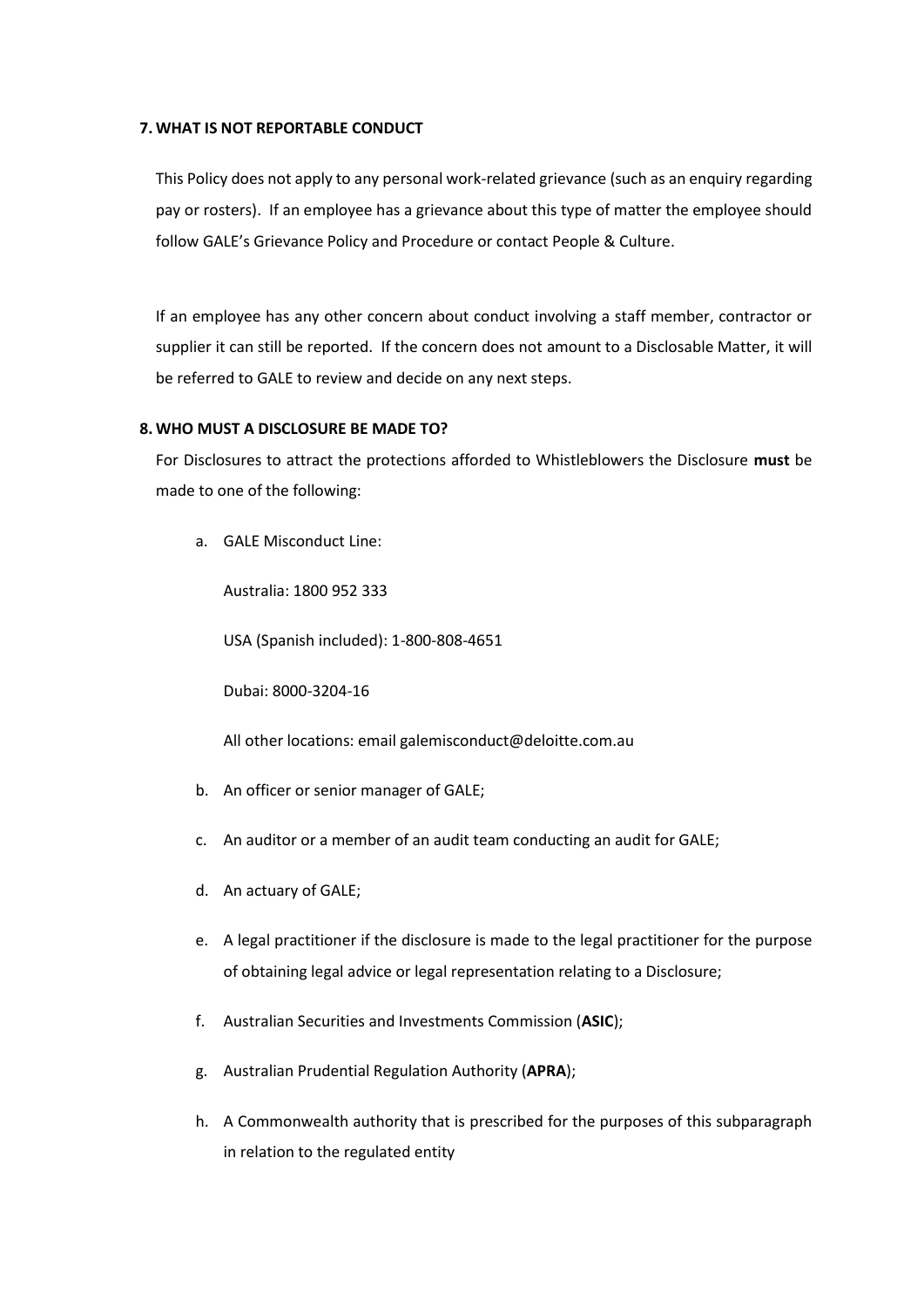#### **9. Information to be reported when making a Disclosure:**

Although a disclosure can be made verbally it is preferable for it to be made in writing and include the following information:

- a. the department or Business Unit/Company that the disclosure relates to;
- b. the Disclosable Matter type and description of case reported;
- c. the date, time and location of incident(s);
- d. the description of the person or people who are alleged to have engaged in the Disclosable Matter; and
- e. any supporting evidence; emails, texts, correspondence, documents, photos, video/voice recordings, statements.

#### **10. REPORTING PROCEDURE**

If a Whistleblower wants to make a Disclosure to GALE, the Whistleblower should follow the procedures outlined in the Whistleblower Disclosure Procedure. A Whistleblower can remain anonymous and still be entitled to the protections set out in section [11](#page-6-0) below.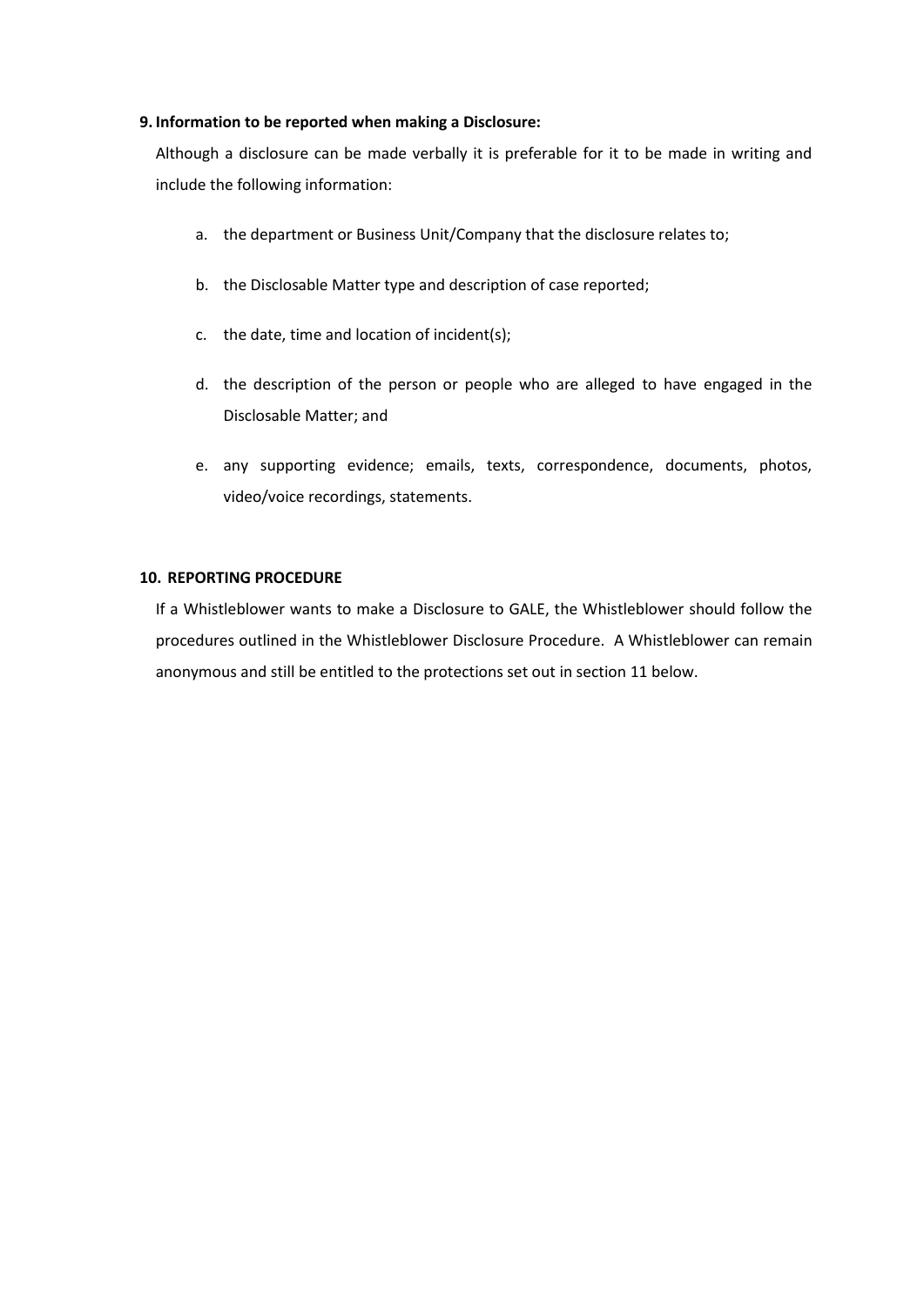#### <span id="page-6-0"></span>**11. PROTECTIONS**

A Whistleblower who makes a Disclosure under this Policy is protected under the Act from Detrimental Conduct.

**Detrimental Conduct** means a dismissal of an employee, injury of an employee in his or her employment, alteration of an employee's position or duties to his or her disadvantage, discrimination between an employee and other employees of GALE, harassment or intimidation of a person, harm or injury to a person, including psychological harm, damage to a person's property, damage to a person's reputation, damage to a person's business or financial position or any other damage to a person.

# *Confidentiality of the Whistleblower's identity*

GALE will protect the Whistleblower's identity, if disclosed, from disclosure, and will not disclose the person's identity (or disclose information leading to the Whistleblower's identity) unless:

- a. the Whistleblower consents to the disclosure of their identity;
- b. GALE discloses the Whistleblower's Disclosure to:
	- i. Australian Securities and Investments Commission or Australian Prudential Regulation Authority;
	- ii. a member of the Australian Federal Police;
	- iii. a legal practitioner for the purposes of obtaining legal advice or representation in relation to the operation of the Whistleblower protections under the Act.

#### *Other protections*

# *If a Whistleblower makes a Disclosure:*

- a. the Whistleblower is protected from any civil, criminal or administrative liability (including any disciplinary action) for making the Disclosure;
- b. the Whistleblower is protected from any contractual or other remedy being enforced, and no contractual or other right may be exercised against the Whistleblower on the basis of the Disclosure;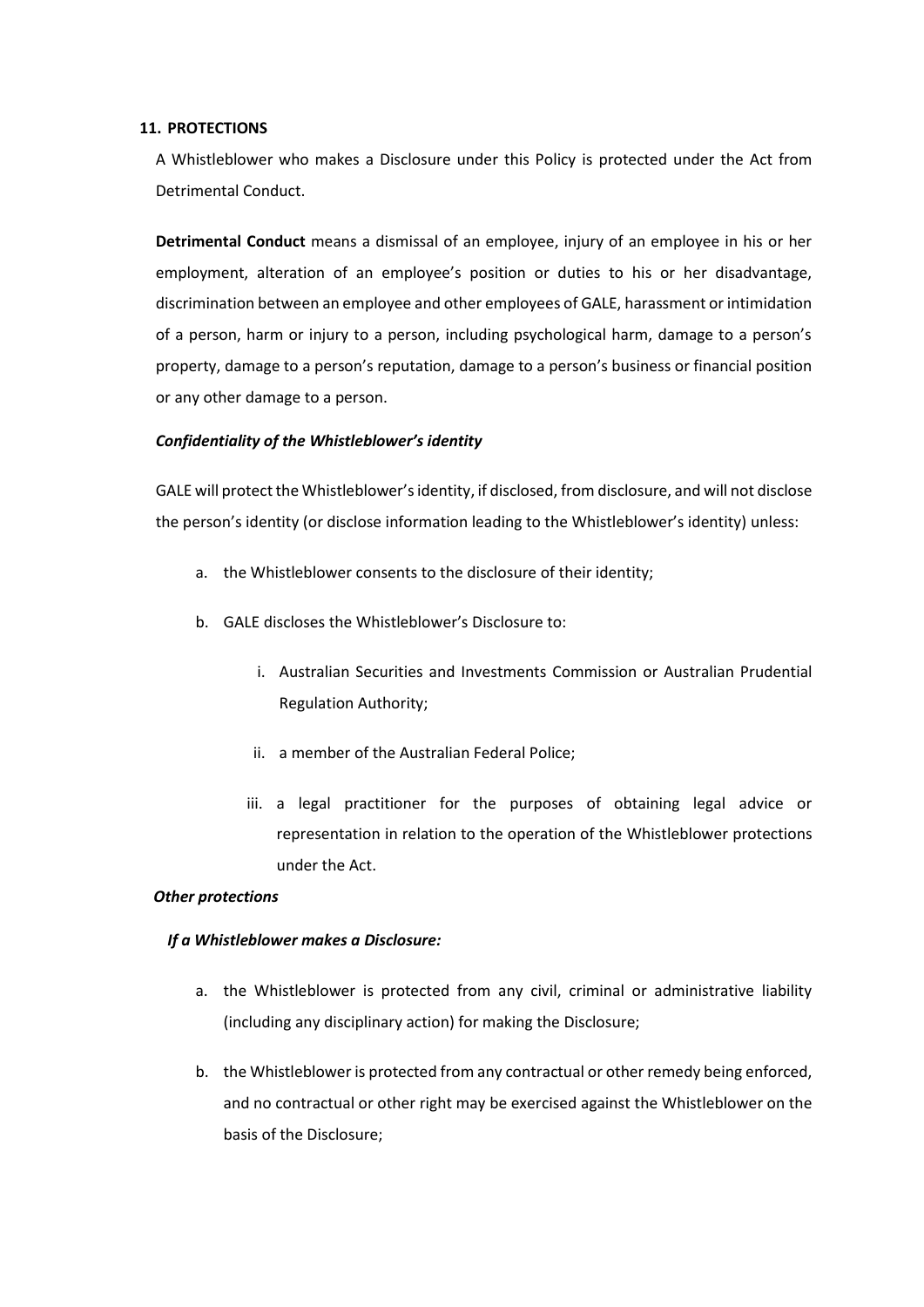c. the information in the Disclosure will not be admissible in evidence in criminal proceedings against the Whistleblower or in proceedings for the imposition of a penalty against the Whistleblower, other than proceedings in respect of falsity of the information.

#### *Persons named in the Disclosure*

GALE will ensure the fair treatment of any person named in a Disclosure made by a Whistleblower by keeping their name confidential to the investigation and requiring all other parties to the investigation to the matters discussed as part of the investigation confidential.

No adverse action will be taken against a person named in the Disclosure by a Whistleblower unless warranted at the end of the investigation.

#### **12. REMEDIES UNDER THE ACT**

A person found to have engaged in Detrimental Conduct or threatened to engage in Detrimental Conduct against a person who they believe or suspect to be a Whistleblower and the belief or suspicion is the reason or part of the reason for the Detrimental Conduct then a Court may order compensation or other remedies against GALE and/or individuals found to be involved in the contravention.

#### **13. DISCIPLINARY ACTION**

Breach of this Policy may result in disciplinary action, up and including termination of employment or engagement. In appropriate cases, the matter may be referred to the Police or other agency.

#### **14. OTHER**

GALE may vary, amend or remove this Policy at any time at its complete discretion in accordance with the applicable law.